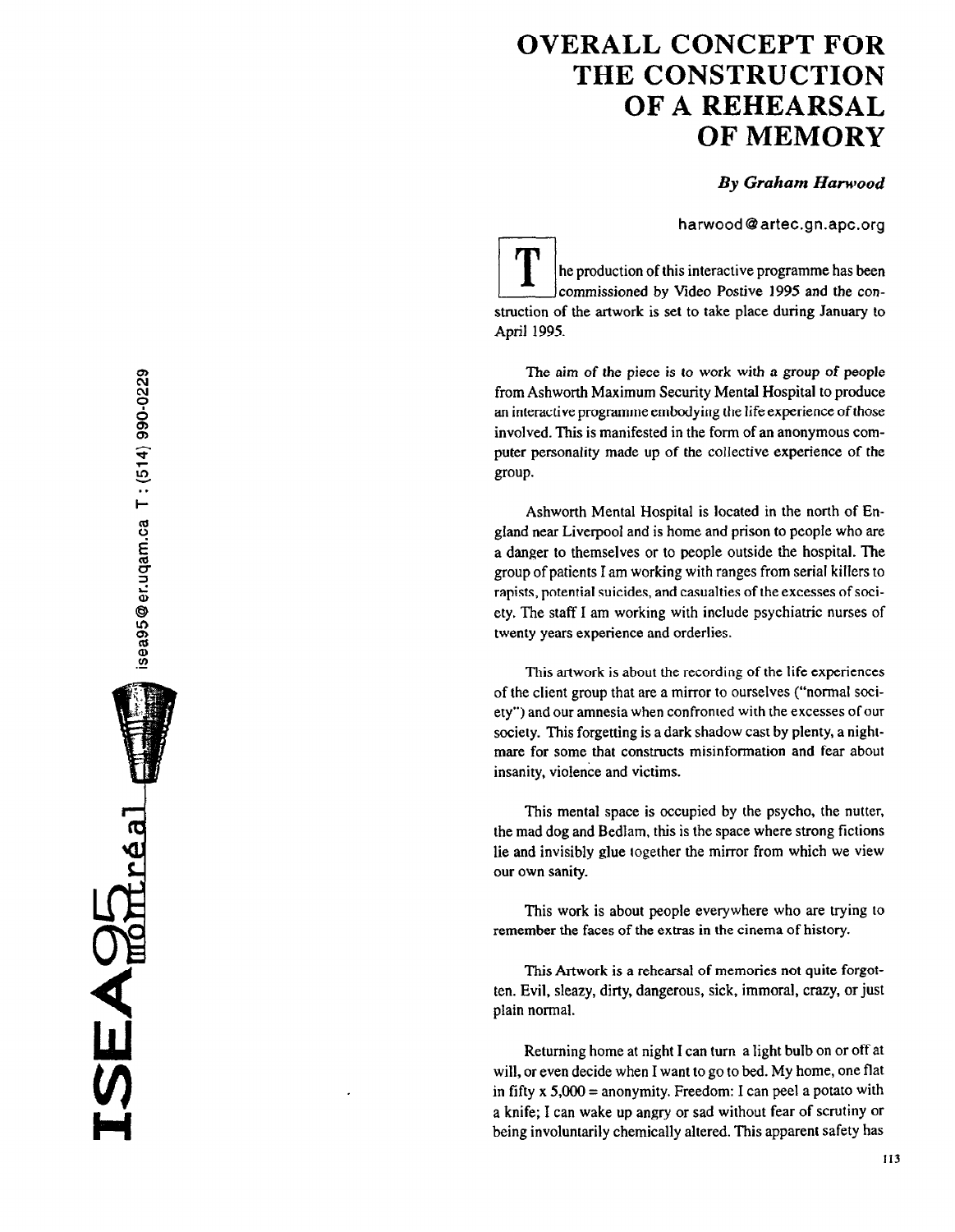recently been nudged out of its complacency. I lay down, stroke my girlfriend's face, talk to my dog, the luxury of the common place has a background music of questions. When I think of such persons as the murderer, the rapist, the mentally ill, common sense tells me that such people really are evil. But where did I get this common sense from? How did I come to know that the acts of some people are sick, while the acts of others I accept as normal? Is it that these people behave in a more dangerous or destructive fashion than other people? I used to think so...

Travelling to Ashworth Mental Hospital buy train 1st February 1995 A quiet middle age man smoking a pipe looks up at me. He's reading a copy of Philosophy Today, and as I find out later he is lecturing at Warwick University and freelances as a management consultant to some very big companies.

"What are you reading"

"Oh, it's about Memory and Amnesia"

"Work or fun?'

"I'm trying to get some background for a project that I'm doing at Ashworth

Mental Hospital."

'That's where Ian Brady is isn't it."

Yawn. "Yeah, that's right"

"I've killed quiet a few people in the past, when I was in the army. I

don't value human life in itself: individuals, but not life itself."

"Didn't you worry about it?"

"What"

"Killing. From what I understand it's a pretty hard thing to get over?'

"No, they were terrorists and I had a moral right to take their life. I'd

reasoned it out, you only get hung up about it, if you don't know why

you're doing it."

"What do you mean reasoned it out?"

"Well, they were breaking the law and anyway the British government gave me that right... Don't get me wrong, I understood what they were doing was defending themselves from an invading army. Let me explain. If I decided to kill you I would, but only after I'd reasoned it out. I might feel bad about killing you as an individual, but not about ending your life" I'am more than a bit uncomfortable by being informed that my life is worthless and that a trained killer has just suggested extinguishing it.

"Let me get this right. You don't believe life in itself has value, and if the government says to kill someone who you believe is justified in their struggle defending themselves you will still kill them?'

"Yes."

"Sounds like voices in the head to me."

Murderer. Nutter. Psycho. Child abuser. Bum Bandit.

Think of the kinds of people described above. Are their behaviours truly more harmful than those of people who are normal? In many cases the answer is no. Consider the lawfully wedded husband who physically and mentally assaults his wife, his battered wife suffers as much as any victim of a convicted rapist or child abuser. Similar things might be said of the sane general whose decision to defend national honour at any price may harm society in a much worse fashion than the actions of any so-called mentally ill person.

Insanity it seems to me never exists except in relation to strong fictions of sanity. Normality is maintained by common sense, a standard by which sanity can be measured. Fictions grow from folk law, fed by the deluge of rhetoric poured out from the technology of Hollywood, the art world and the media. These electric images fill the mental spaces Ieft by our own lack of personal knowledge about the mentally ill individual. This misinformation sentences the mentally ill to be executed, beaten brutally, fined, shamed, incarcerated, drugged, hospitalised, or even treated to heavy doses of tender loving care. But first and foremost they are excluded from passing as normal women or men. They are branded with the image of being a sickness in society. Living specimens of what we are not, positioned within emotional and technological microscopes know as mental hospitals.

From the preceding examples we can predict that there are many forms of labelled sickness that are not more costly to society than the behaviours of people who are less likely to be labelled sick. Why are the mentally ill viewed as such? Is it because they threaten the controlling structures of those with enough power to shape the way society imagines itself? And in that imagining erect the boundary between good and bad, normal and pathological. This is the crux of the effort to understand the battle between this form of unacceptable behaviour and the social control that surround it. Social sickness is always the flip side of the coin used to procure the myth of a healthy society.

Chemical altered states. Surveillance. Forensic Testing. Medical records. You can't argue with it. That's what the computer says. It is no accident that social control reproduces itself into technological forms. The reduction of information to binary representation leads to a levelling process of data, whether that information be psychological profiles, battle tactics, or credit card details. Here, number crunching produces an image of anonymity through its incomprehension to humans at machine level. We take no responsibility for the way the calculator adds its numbers together and in the same way we take no responsibility for the way data-bases collate information. The binary mechanism can be seen to lead to an emotionally vacant space interpreted through cathode ray tubes and clicking buttons.